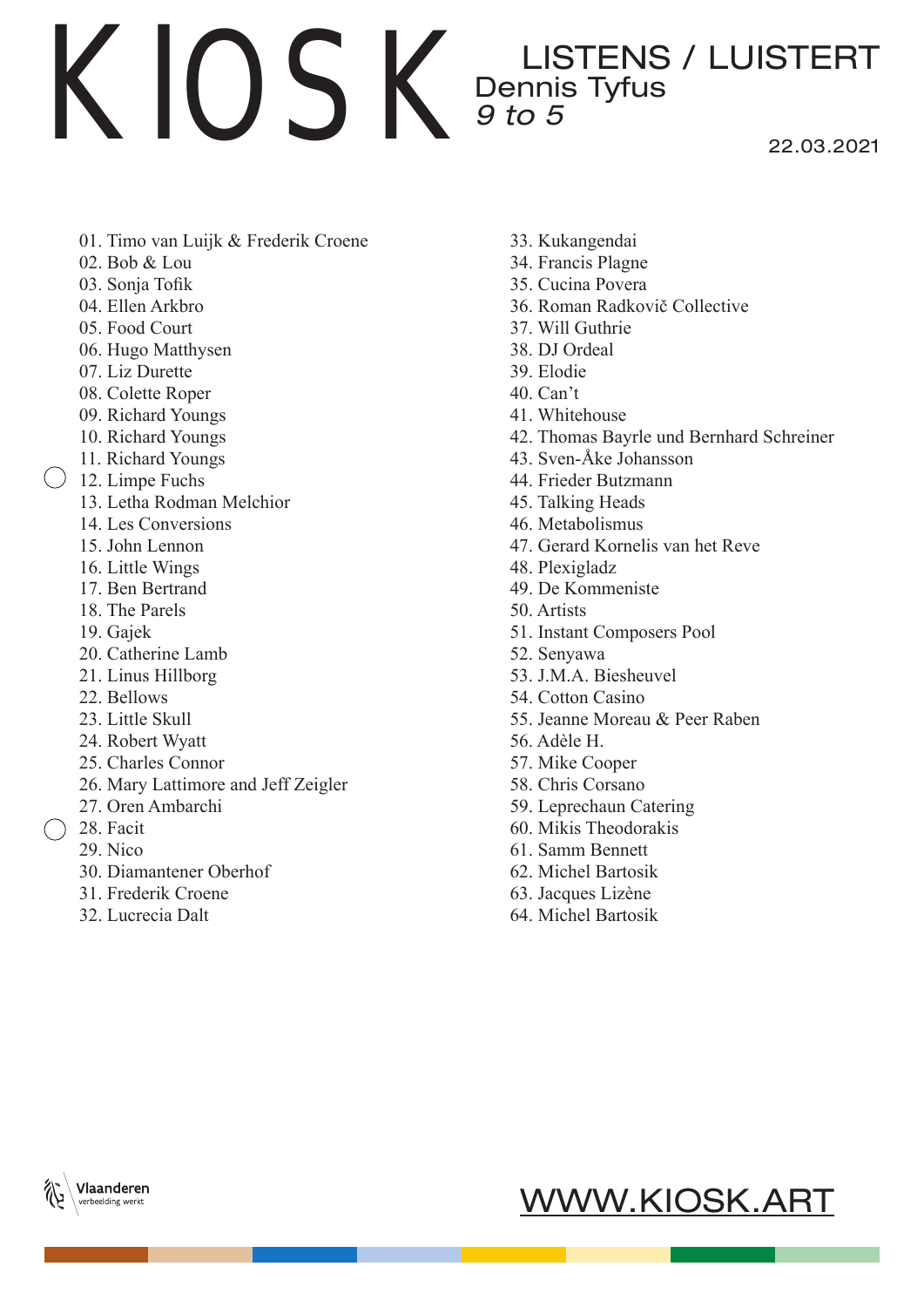## KIOSK Dennis Tyfus<br>22.03.2021 Dennis Tyfus *9 to 5*  22.03.2021

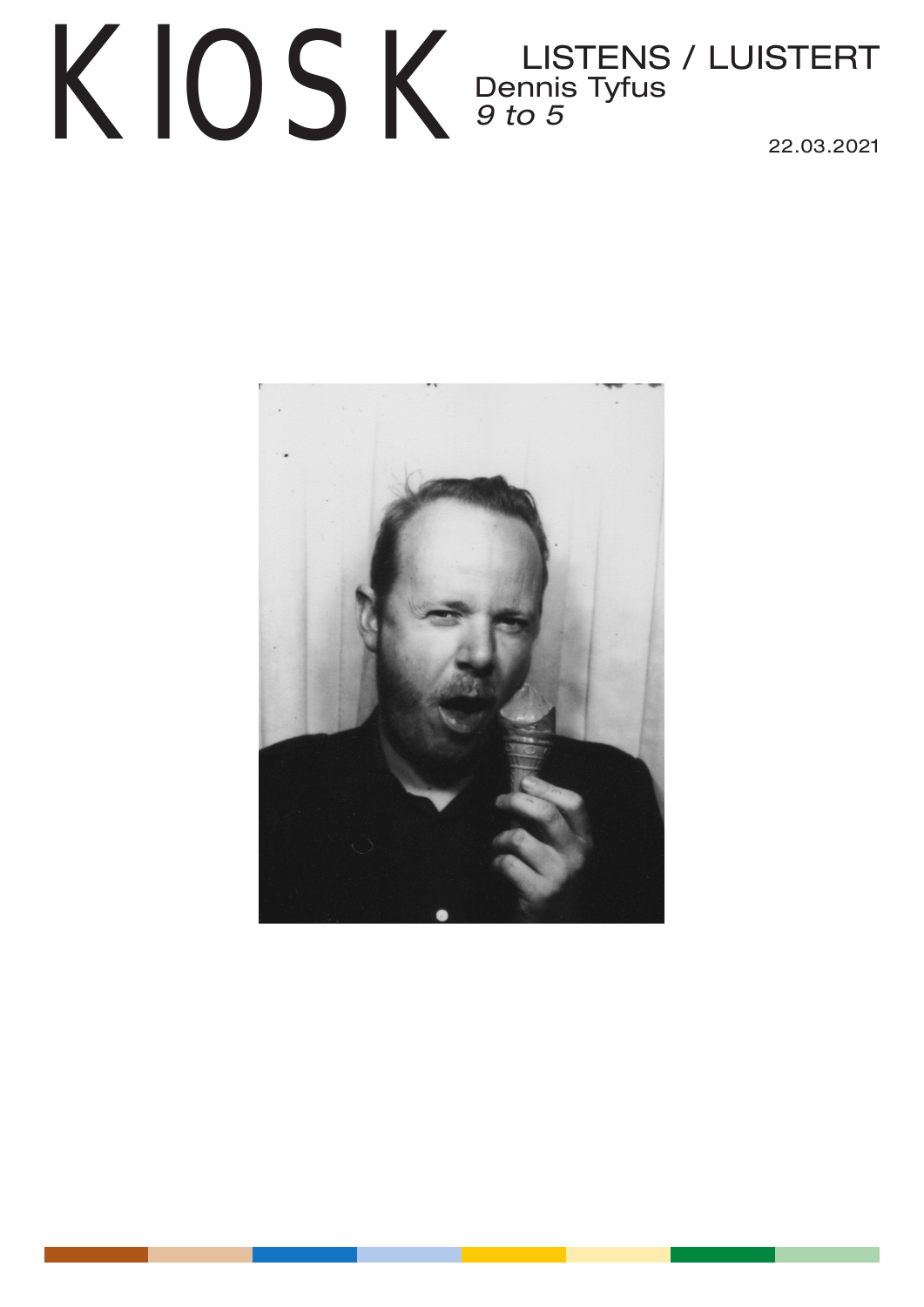#### KIOSK LISTENS / LUISTERT Dennis Tyfus *9 to 5*  23.03.2021

- 01. Metabolismus
- 02. Milan W.
- 03. Phantom Horse
- 04. Laila Sakini
- 05. Colin Benders
- 06. Lori Goldston
- 07. Vom
- 08. Zero Positives
- 09. Agathocles
- 10. LD50
- 11. VAV
- 12. De Blenders
	- 13. The Groovecats Deluxe
	- 14. Domenico Modugno
	- 15. Goodiepal
	- 16. Bananenskole
	- 17. DJ. Audiosvar
	- 18. Blod
	- 19. Little Howlin' Wolf
	- 20. Jean-Marie Massou
	- 21. Karate Timmendorf
	- 22. Yeah You
	- 23. Michael Van den Abeele
	- 24. Fiet Koster
	- 25. Hans Weigand / Heimo Zobernig
	- 26. Nelson and the Alma
	- Band
	- 27. Triple Negative
	- 28. Furious Pig
	- 29. Maurice Lemaître
	- 30. Parlours
	- 31. Orchid Spangiafora
	- 32. Burlap Fantasy
	- 33. King Dick

Vlaanderen verbeelding werkt

34. Kris Van Dessel

- 35. Speakworld's Emblem
- 36. Michael Barthel
- 37. Gerard Herman
- 38. Mariella
- 39. Jan van den Dobbelsteen
- 40. Fricara Pacchu
- 41. Stilluppsteypa
- 42. Stilluppsteypa
- 43. Optic Nest
- 44. Danielle Lemaire
- 45. Lauhkeat Lampaat
- 46. Jäy Condom &
- Gary Panter
- 47. Nidia
- 48. Jörg Schlick and
- Megabody
- 49. Henri Chopin
- 50. Ernst Jandl
- 51. Kristian Poulsen
- 52. Demars
- 53. The Puke Eaters
- 54. Alvarius B.
- 55. Menstruation Sisters
- 56. The Gerogerigegege
- 57. Lary Seven
- 58. Miaux
- 59. Dashiell Hedayat
- 60. Univers Zero
- 61. Bo Hansson
- 62. Flamen Dialis
- 63. Elko B.
- 64. ZNR
- 65. Raasche and Alan Mills
- 66. Agnes Bernelle
- 67. Naná Vasconcelos
- 68. Master Wilburn Burchette
- 69. Novalis
- 70. Captain Maurice Seddon
- 71. The Parasites of the Western World
- 72. Bart De Paepe
- 73. The Embryo Surveyors
- 74. Dj Pinchado
- 75. Phelimuncasi
- 76. KRS-One
- 77. Chupame El Dedo
- 78. Romperayo
- 79. El Mangle
- 80. Ndongo Samba Sylla
- 81. Domingo Cura
- 82. Coaty De Oliveira
- 83. Sourdure
- 84. Black Ea Nad Maya
- 85. Dinos Chapman
- 86. I-LP-O
- 87. Grace Jones
- 88. Sparkle Division
- 89. Faune
- 90. Eza Che l'Anno D
- 91. Salm
- 92. Peer Raben
- 93. Speed, Glue & Shinki
- 94. Anadol
- 95. Niagara

97. Fanal

101. Elodie

WWW.KIOSK.ART

96. Cabaret Voltaire

98. Andrzej Nowak 99. Daniele D. Esa 100. Domingo Cura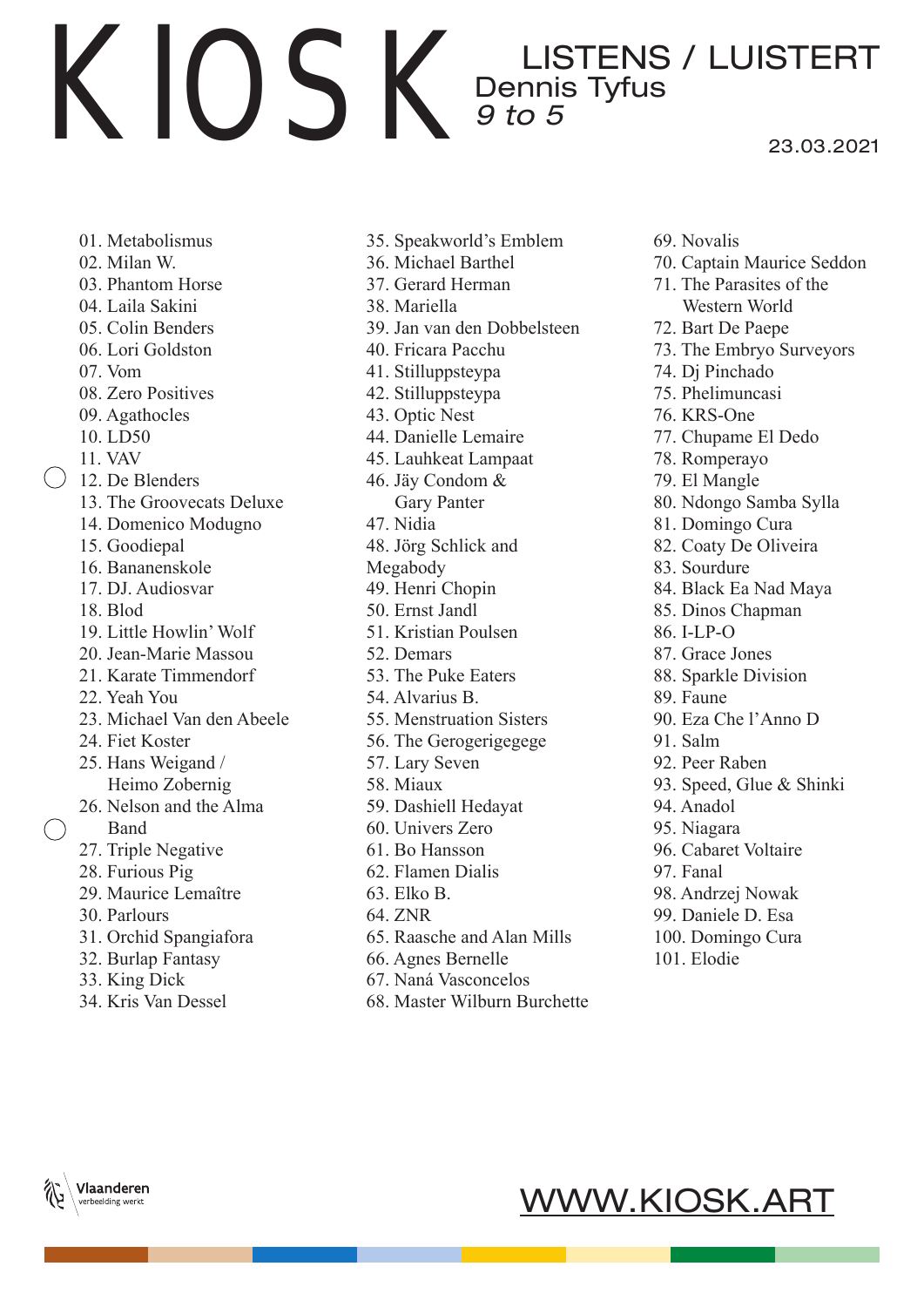## $\text{KIO}$   $\text{K}$  Dennis Tyfus / LUISTERT Dennis Tyfus *9 to 5*  23.03.2021

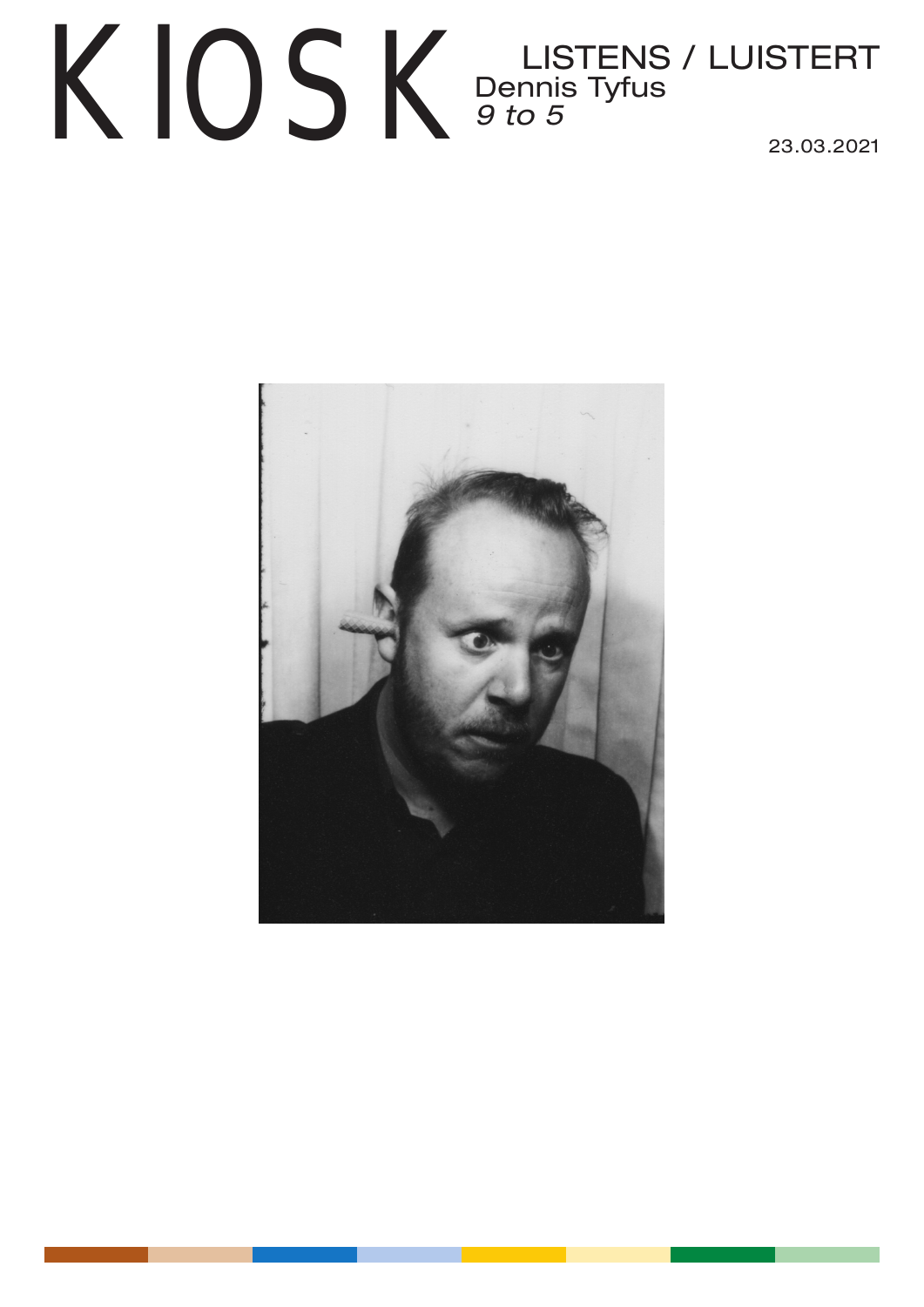24.03.2021

- 01. Tyshawn Sorey
- 02. Jannik Giger
- 03. Sarah Davachi
- 04. Sigtryggur Berg Sigmarsson
- 05. Arthur Petronio
- 06. Dylan Nyoukis Thurston Moore – Carlos Giffoni
- 07. Sisso
- 08. Karl Holmqvist
- 09. Benedict Drew
- 10. Herman Damen
- $( ) 11.$  Stine Janvin Motland
	- 12. Teboho Edkins
	- 13. Paul Panhuysen
	- 14. Michael Ranta
	- 15. Silvia Tarozzi
	- 16. Paul De Vree
	- 17. The Uplifting Bell Ends
	- 18. LeRoy Stevens
	- 19. Jr. and His Soulettes
	- 20. Soft Focus
	- 21. Peter Ivers
	- 22. Jörg Schlick & Andi Beit
	- 23. Hermann Nitsch & P.V.C.
	- 24. Albert Oehlen & Markus Oehlen
	- 25. Id M Theft Able
	- 26. Chaino and his African Percussion Safari
	- 27. Ashley Paul
		- 28. Louis Neefs
		- 29. Dana Gavanski
		- 30. Robert Wyatt
		- 31. David Peel & The Lower East Side
		- 32. Barbara Briggs
		- 33. Marie-Claude Robert
		- 34. Áine O'Dwyer
		- 35. Nato et le groupe Lady Pain
		- 36. Accident du Travail
		- 37. Emmanuel Dilhac
		- 38. Lucrecia Dalt
- 39. Meara O'Reilly
- 40. Tomoko Sauvage
- 41. Catherine Christer Hennix
- 42. Terry Fox
- 43. O Als Nooit Te Voren
- 44. Terry Fox
- 45. impLOG
- 46. H.N.A.S.
- 47. Crass
- 48. Pierre Elitair Daniël Renders en Jan Technics
- 49. Crass
- 50. The Stranglers
- 51. Stiff Little Fingers
- 52. King Charles' Head
- 53. T.H.X.
- 54. Sparks
- 55. Giorgio Moroder
- 56. Can
- 57. The Selecter
- 58. Clara Rockmore
- 59. François De Roubaix, Bernard Maître
- 60. Luc Marianni
- 61. Márta István
- 62. Musikalishe Gruppen-Improvisation
- 63. Henry Krutzen
- 64. Anna Lockwood
- 65. Whalescapes
- 66. Rasti Rostelli
- 67. Stafke Fabri
- 68. Louis Paul Boon
- 69. Kamagurka & Herr Seele
- 70. De Spekpater
- 71. Tedje en de Flikkers
- 72. De Spekpater
- 73. Ultravox
- 74. Sonja Nijs
- 75. Raul Maldonado
	- WWW.KIOSK.ART



#### verbeelding werkt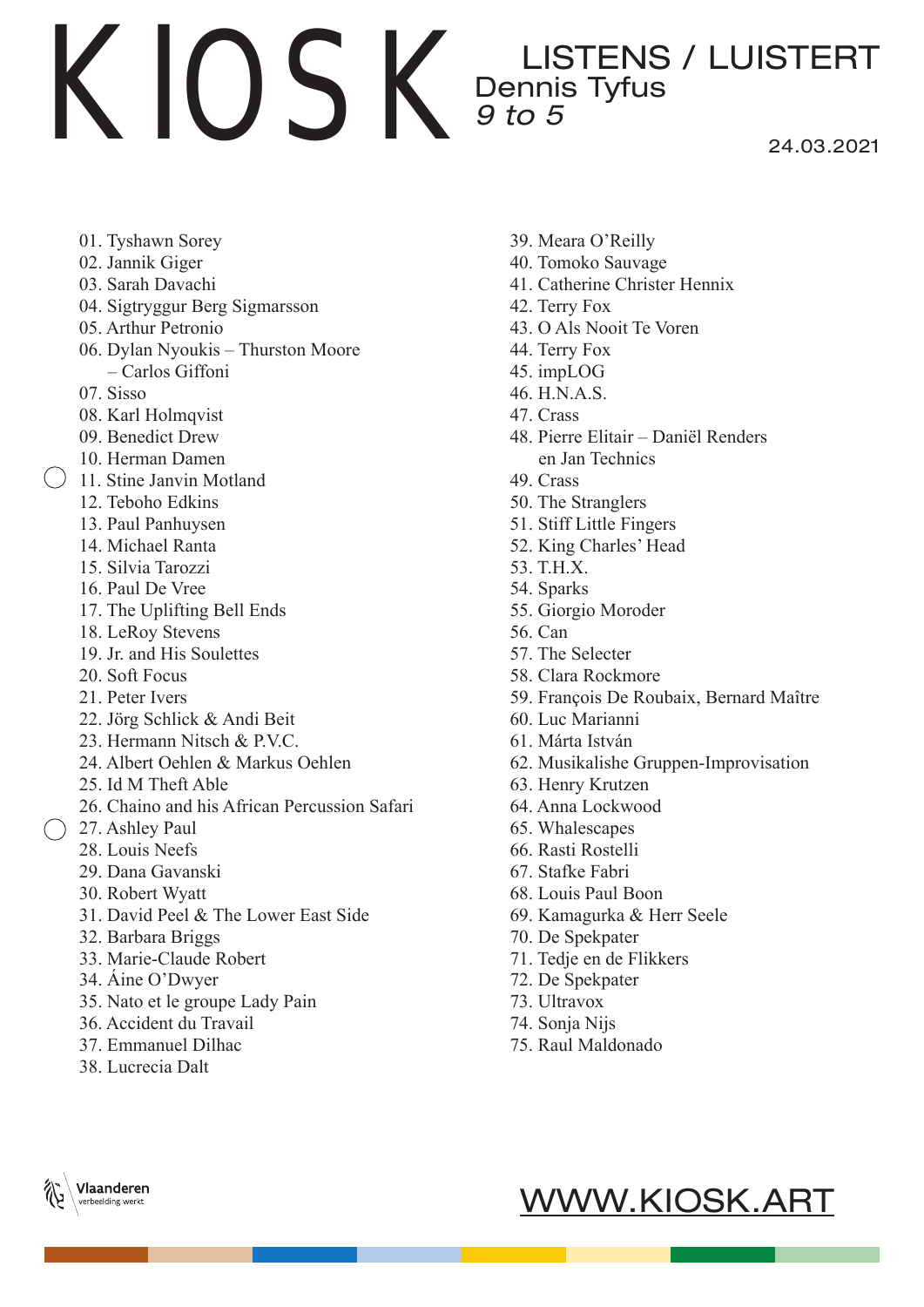## KIOSK Dennis Tyfus<br>24.03.2021 Dennis Tyfus *9 to 5*  24.03.2021

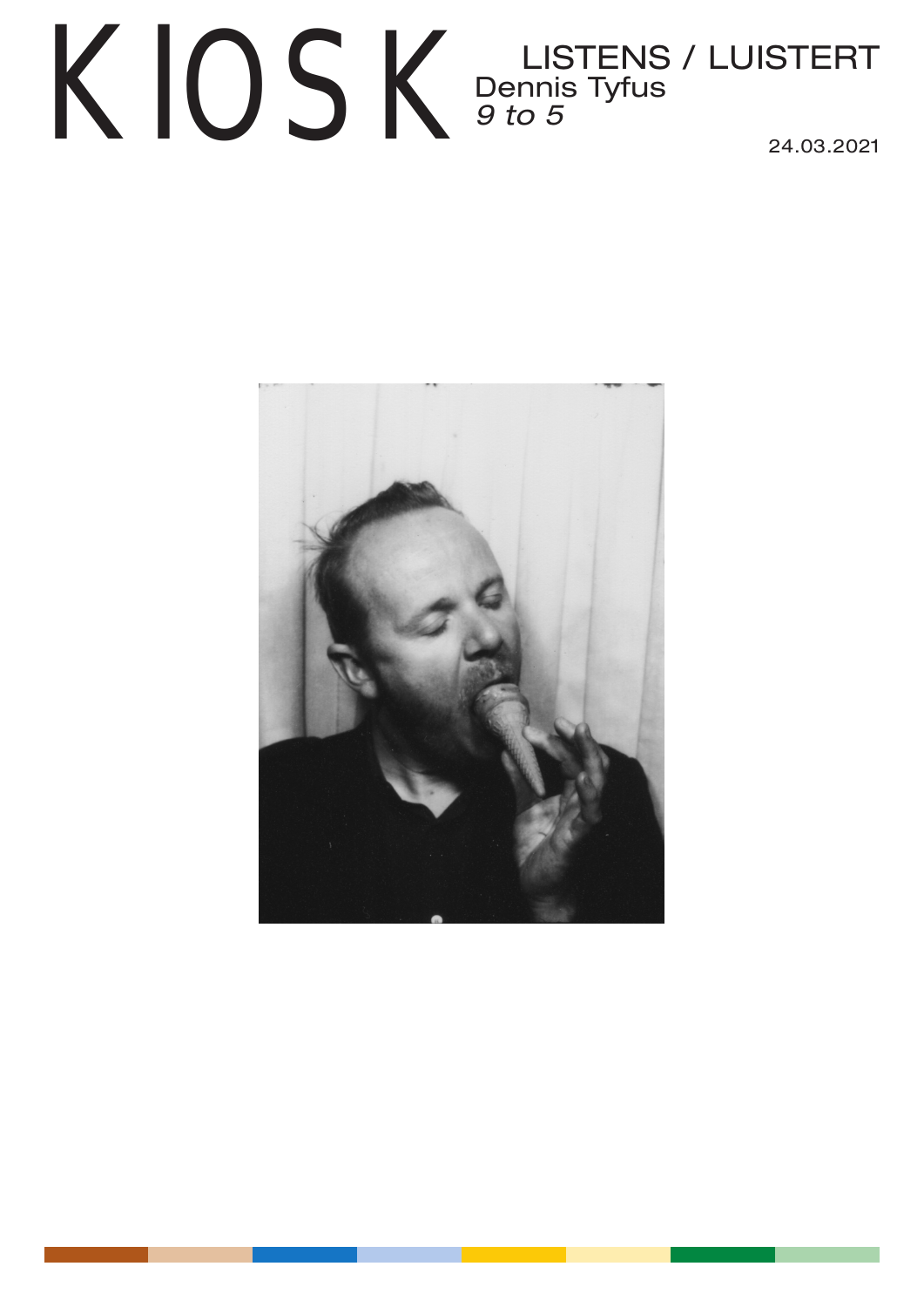25.03.2021

- 01. Pancrace
- 02. Outrage
- 03. Charlie Morrow
- 04. Varkenshond
- 05. Felix Blume
- 06. Panikos
- 07. Aaron Dilloway
- 08. Elko Blijweert & Joris Caluwaerts
- 09. Mary Mazzacane
- 10. Valie Export & Monsti Wiener
- 11. Präparation-H
- 12. Bobby Colombo Silver Sindy
	- J.B. De Kunst
	- 13. Dog Lady Island
	- 14. Daniel Schmidt
	- 15. Delphine Dora
	- 16. Dan Melchior
	- 17. Mirro
	- 18. Karla Borecky
	- 19. Santiago Sierra
	- 20. Anton Bruhin
	- 21. Catalogue
	- 22. Unity
	- 23. Clothilop
	- 24. Gaute Granli
	- 25. Nimiia Vibié
	- 26. Christiane F.
- 27. Eartha Kitt
	- 28. Handorgelduett Strebel-Wanderon
	- 29. Catalogue
	- 30. Jon Doe One
	- 31. Catalogue
	- 32. Erik van Lieshout
	- 33. Joseph Beuys
	- 34. Native Instrument
- 35. John Bence
- 36. Willem Breuker Kollektief
- 37. Joe McPhee
- 38. Joe McPhee
- 39. Joe McPhee
- 40. Joe McPhee, Graham Lambkin, Charlie
- McPhee, Oliver Lambkin
- 41. Kris Vanderstraeten
- 42. Thelonious Monk
- 43. In/Humanity
- 44. AMM
- 45. Dieter Roth's Summer Music
- 46. Bill Plummer & The Cosmic Brotherhood
- 47. Karen Finlay
- 48. Tonio Rubio
- 49. Africa
- 50. Samara Lubelski
- 51. John Fahey
- 52. Derroll Adams
- 53. Susan Alcorn
- 54. Auto Da Fé
- 55. Joshua Burkett
- 56. Anri Sala André Vida Hilary Jeffery
- 57. Roland Topor
- 58. Moniek Toebosch
- 59. Brigitte Fontaine
- 60. Ton Lebbink
- 61. Deskundologisch Laboratorium
- 62. Solid Bank
- 63. Remko Scha
- 64. Drs. P
- 65. Cees Buddingh
- 66. Attersee
- 67. Seein Red



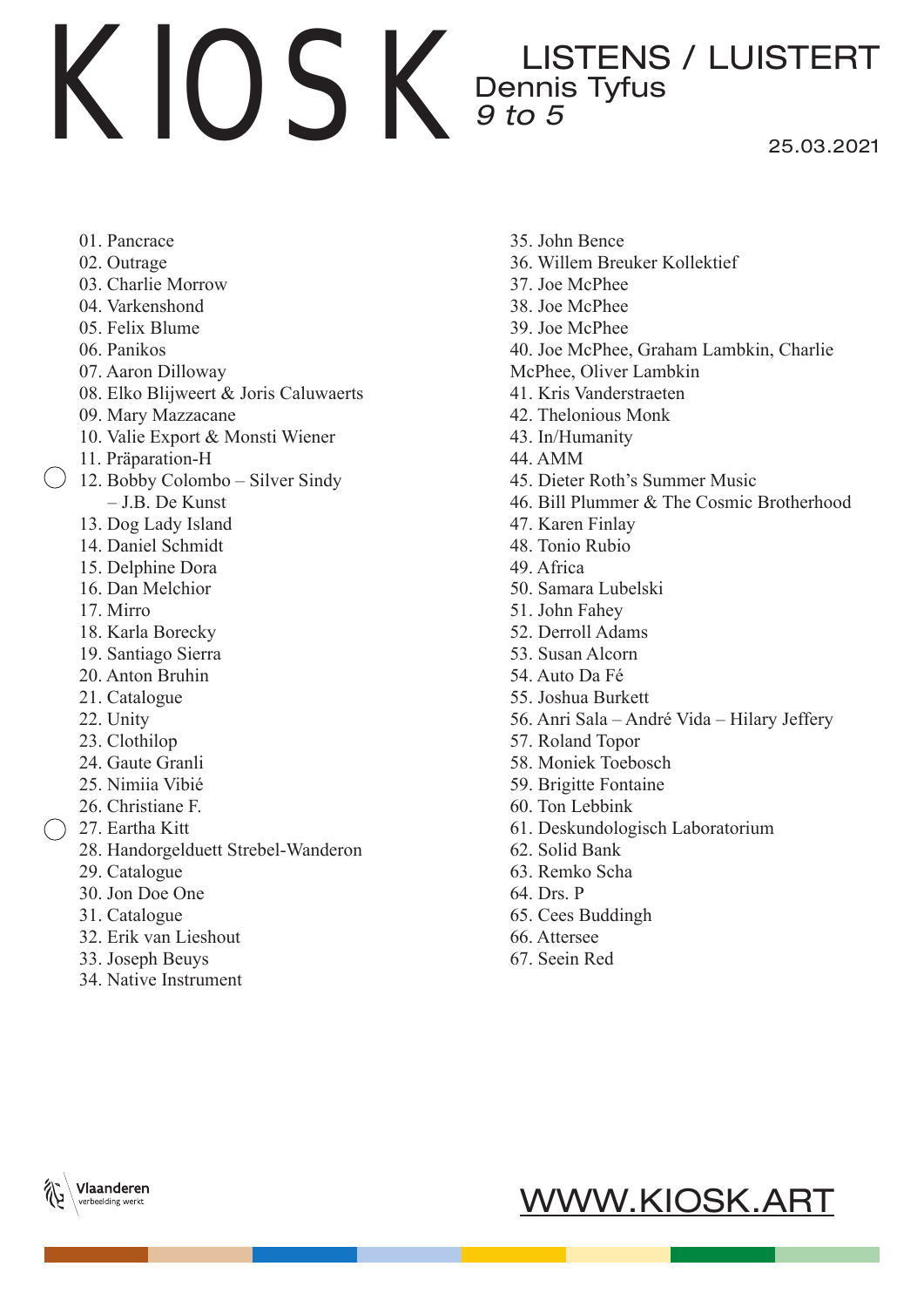## $\text{KIO}$   $\text{K}$  Dennis Tyfus / LUISTERT Dennis Tyfus *9 to 5*  25.03.2021

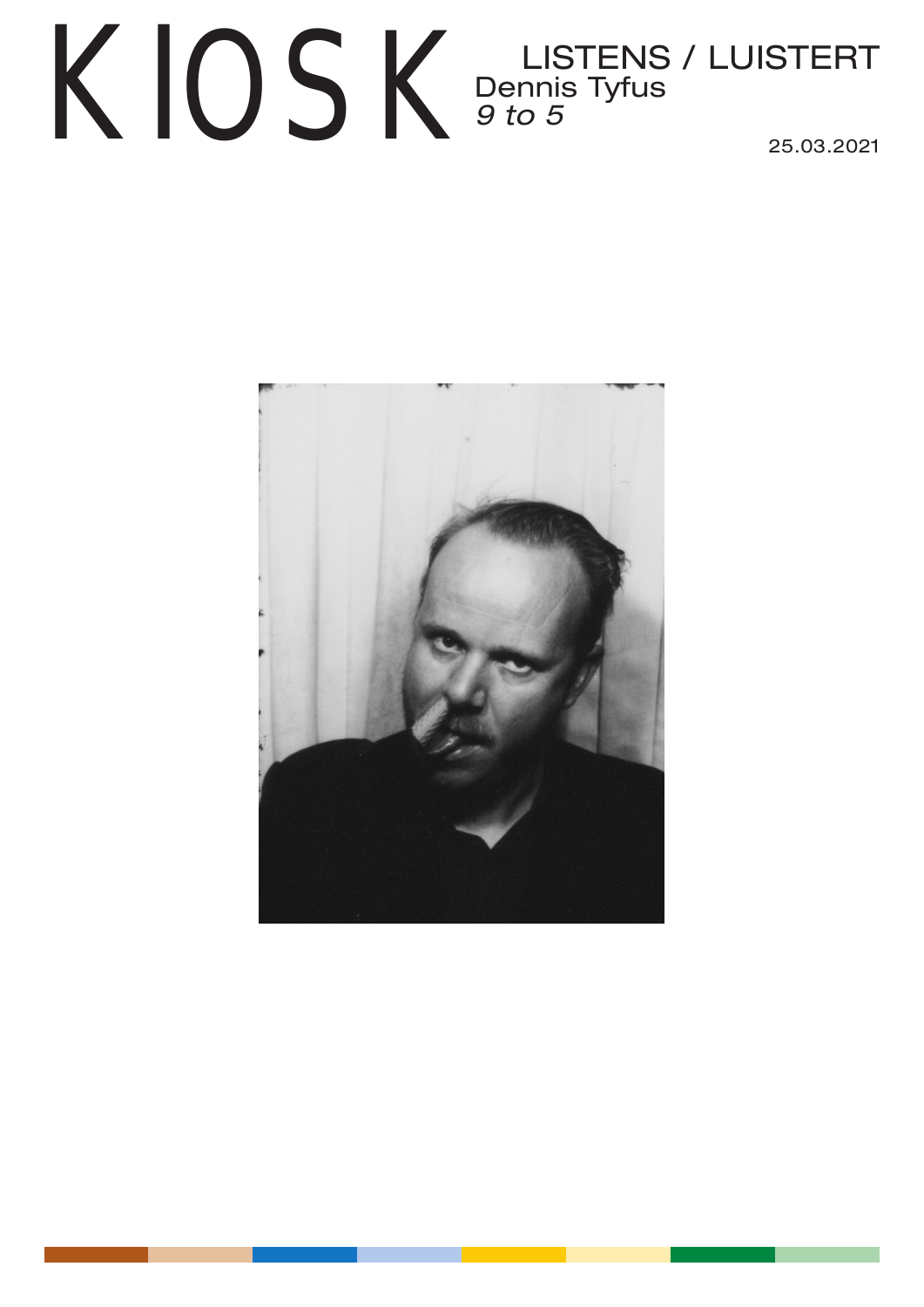26.03.2021

- 01. Harry Bertoia
- 02. Robert Haigh
- 03. Dieter Schnebel
- 04. The Gerogerigegege
- 05. Happy Mother's Day, I Can't Read
- 06. ?
- 07. István Márta
- 08. Simona Denicolai & Ivo Provoost
- 09. Osso Exótico
- 10. Christina Vantzou
- 11. WIDT x Christoph de Babalon
- ( ) 12. Pamelia Stickney
	- 13. Liz Durette
	- 14. Layer
	- 15. Boyd Rice & Frank Tovey
	- 16. Jaleh Negari
	- 17. Archie Shepp
	- 18. Sonja Labianca
	- 19. Anden Enhed
	- 20 Angels In America
	- 21. Ka Baird
	- 22. Josiah Steinbrick
	- 23. Toke Picabia
	- 24. Narassa
	- 25. Caterina Barbieri
	- 26. Anna Ricci
	- 27. Heather Leigh
	- 28. Tommy Jay
		- 29. Fred Van Hove
		- 30. Neil Hamburger
		- 31. B.P.
		- 32. Bill Orcutt
		- 33. Noise Addict
		- 34. Pompeo Stillo & The Companions
		- 35. Danny Devos
		- 36. Felix Kubin
- 37. Daniel Higgs
- 38. Andy Kaufman
- 39. Linda Hussek
- 40. Brannten Schnüre
- 41. Simpeltones
- 42. Church Police
- 43. H.N.A.S.
- 44. TUOB
- 45. Policeband
- 46. Idea Fire Company
- 47. The Polly Shang Kuan Band
- 48. Venom
- 49. Vogel
- 50. Yoshimi
- 51. Michael Yonkers Band
- 52. Bill Nace
- 53. M. Grootenboer
- 54. L.R.J. Martens & Ada Van Hoorebeke
- 55. Kaptein Ogli
- 56. Lawrence Weiner
- 57. Orphan Fairytale
- 58. Erik Thys
- 59. Jacques Plafond and his Plafonnières
- 60. Mark Harwood
- 61. Fluwelen Koord
- 62. Woo
- 63. 100 Foot Worm Makes Own Food
- 64. U.S. Girls
- 65. Homer Henderson & The Dalworthington Garden Boys
- 66. Kaszanka
- 67. Low Life
- 68. Living
- 69. Hermione Johnson & Stefan Neville
- 70. Embassador Dulgoon
- 71. Marcel van Maele